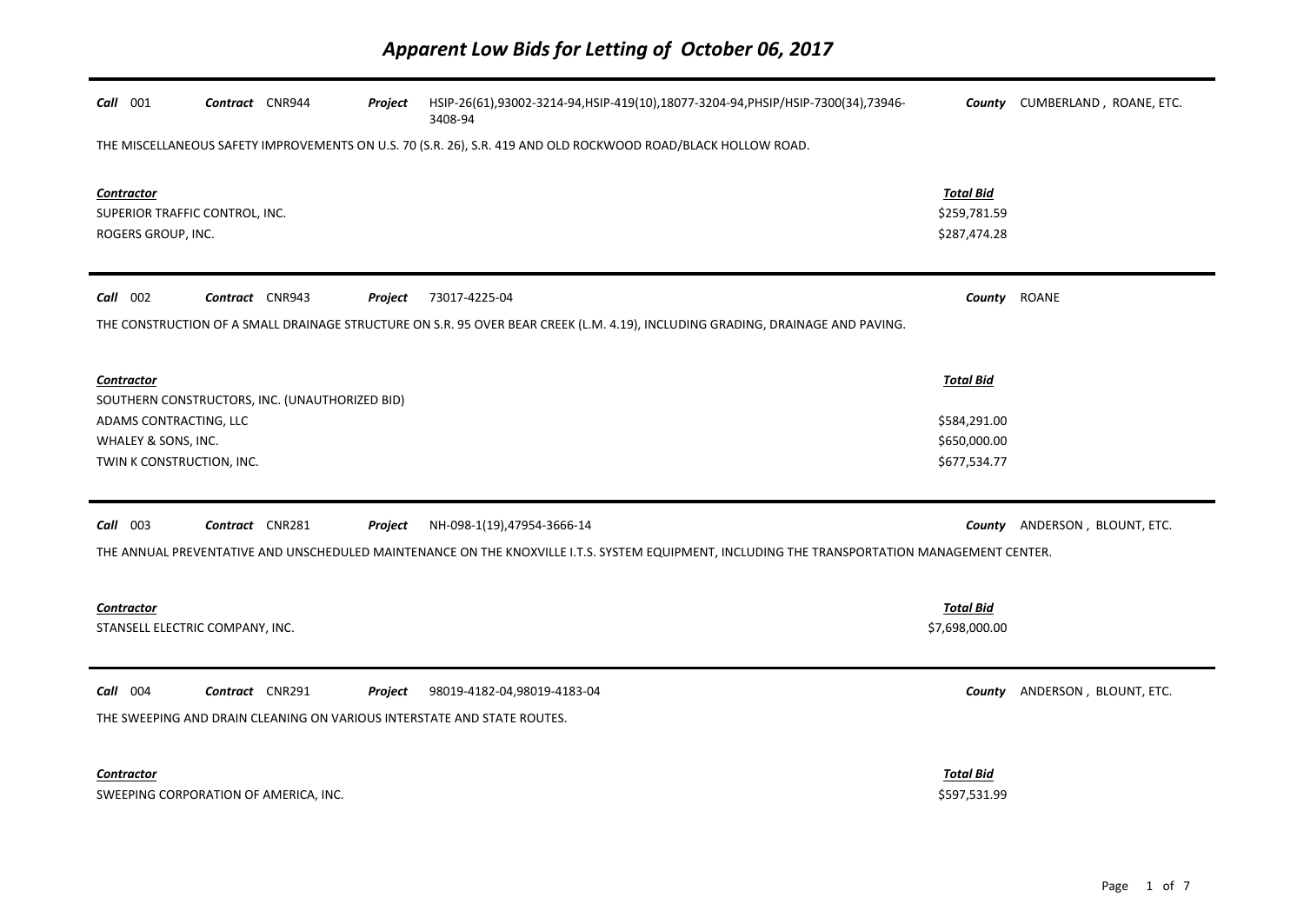# *Call* 005 *Contract* CNR243 *Project County* BEDFORD NH-16(54),02005-3256-14

THE GRADING, DRAINAGE, CONSTRUCTION OF A CONCRETE I-BEAM BRIDGE AND PAVING ON U.S. 41A (S.R. 16) FROM WEST OF JENKINS ROAD (L.M. 23.75) TO S.R. 276 (L.M. 26.62).

| <b>Contractor</b><br>JONES BROS., INC.<br>DEMENT CONSTRUCTION COMPANY, LLC<br>WRIGHT BROTHERS CONSTRUCTION COMPANY, IN<br>CIVIL CONSTRUCTORS, LLC<br>EUTAW CONSTRUCTION COMPANY, INC. | <b>Total Bid</b><br>\$31,828,833.08<br>\$31,973,351.36<br>\$34,054,465.93<br>\$36,366,846.61<br>\$37,850,005.13 |
|---------------------------------------------------------------------------------------------------------------------------------------------------------------------------------------|-----------------------------------------------------------------------------------------------------------------|
| <b>Call</b> 006<br>Contract CNR294<br>Project<br>98049-4156-04,98049-4157-04<br>THE SWEEPING AND DRAIN CLEANING ON VARIOUS INTERSTATE AND STATE ROUTES.                               | BENTON, CARROLL, ETC.<br>County                                                                                 |
|                                                                                                                                                                                       |                                                                                                                 |
| <b>Contractor</b>                                                                                                                                                                     | <b>Total Bid</b>                                                                                                |
| SWEEPING CORPORATION OF AMERICA, INC.                                                                                                                                                 | \$723,367.96                                                                                                    |
| Call 007<br>Contract CNR292<br>Project<br>98029-4163-04,98029-4164-04                                                                                                                 | BRADLEY, GRUNDY, ETC.<br>County                                                                                 |
| THE SWEEPING AND DRAIN CLEANING ON VARIOUS INTERSTATE AND STATE ROUTES.                                                                                                               |                                                                                                                 |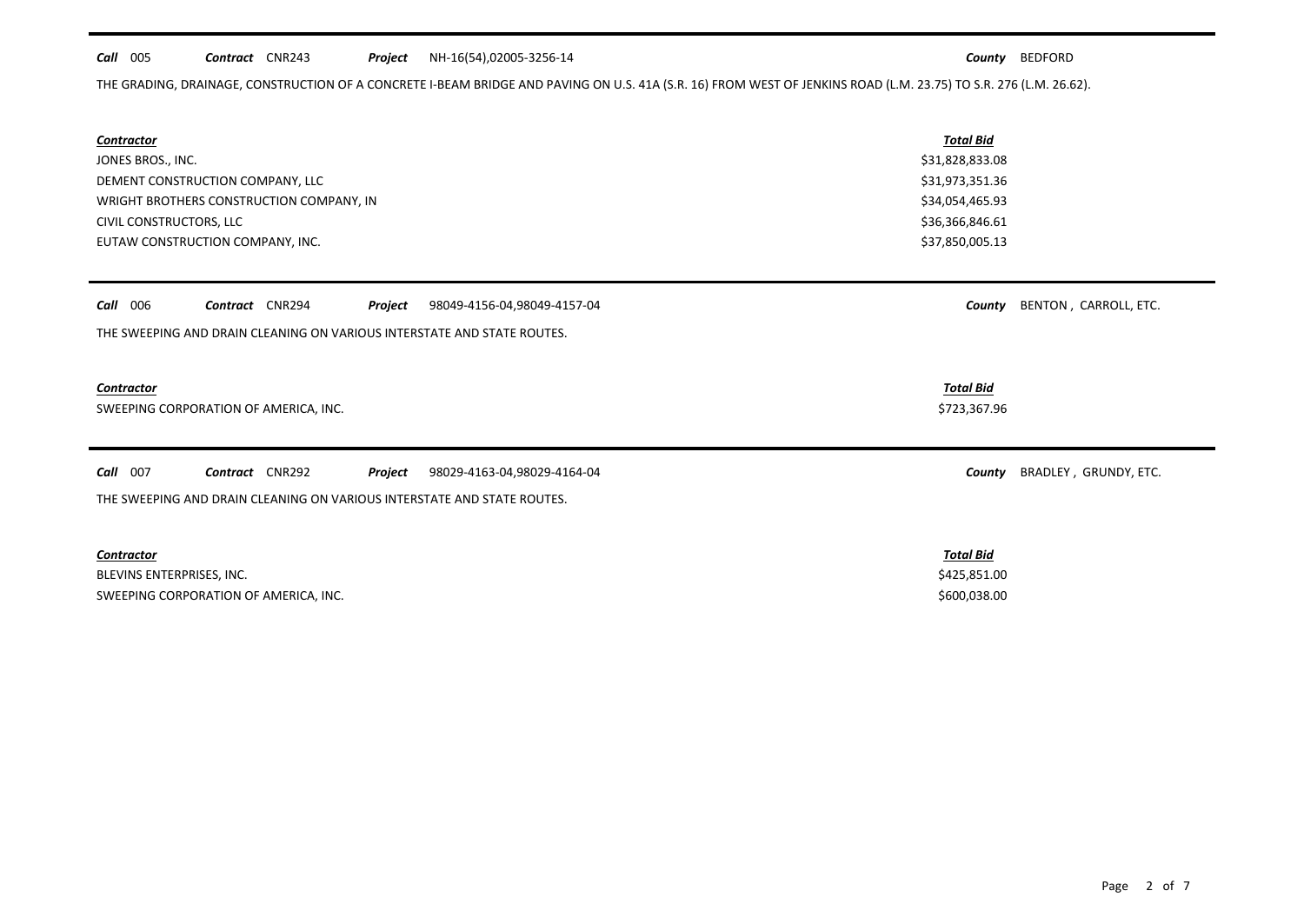# *Call* 008 *Contract* CNR285 *Project County* CARROLL BR-STP-104(33),09014-3209-94

*County* CARTER, SULLIVAN, ETC.

THE CONSTRUCTION OF BRIDGES ON S.R. 104 OVER GRASSY HOLLOW CREEK (L.M. 7.67) AND OVER BRANCH OF MILL CREEK (L.M. 8.94), INCLUDING GRADING, DRAINAGE AND PAVING.

| Contractor                           | <b>Total Bid</b> |
|--------------------------------------|------------------|
| FORD CONSTRUCTION COMPANY            | \$1,270,414.26   |
| DEMENT CONSTRUCTION COMPANY, LLC     | \$1,422,284.21   |
| JONES BROS., INC.                    | \$1,446,087.41   |
| HAROLD COFFEY CONSTRUCTION CO., INC. | \$1,494,370.01   |
| VOLUNTEER BRIDGE CONSTRUCTION, INC.  | \$1,525,268.07   |
| CENTURY CONSTRUCTION & REALTY, INC.  | \$1,774,031.38   |

| Call 009 |  | Contract CNR290 |  | Project | 98019-4181-04 |
|----------|--|-----------------|--|---------|---------------|
|----------|--|-----------------|--|---------|---------------|

THE SWEEPING ON VARIOUS INTERSTATE AND STATE ROUTES.

## *Contractor Total Bid*

BLEVINS ENTERPRISES, INC. \$102,748.00 SWEEPING CORPORATION OF AMERICA, INC. THE STATE OF A STATE AND STATE OF THE STATE OF STATE STATES AND STATE STATES AND STATE STATES AND STATES AND STATES AND STATES AND STATES AND STATES AND STATES AND STATES AND STATES AN

*Call* 010 *Contract* CNR244 *Project County* CLAIBORNE HSIP-33(96),13004-3214-94

THE MISCELLANEOUS IMPROVEMENTS INCLUDING RESURFACING AND SIGNALS ON S.R. 33 FROM MAIN STREET (L.M. 11.70) TO YOUNGSTOWN ROAD (L.M. 12.80).

| <b>Contractor</b>                | Total Bid    |
|----------------------------------|--------------|
| ROGERS GROUP, INC.               | \$383,418.42 |
| DURACAP ASPHALT PAVING CO., INC. | \$448,465.20 |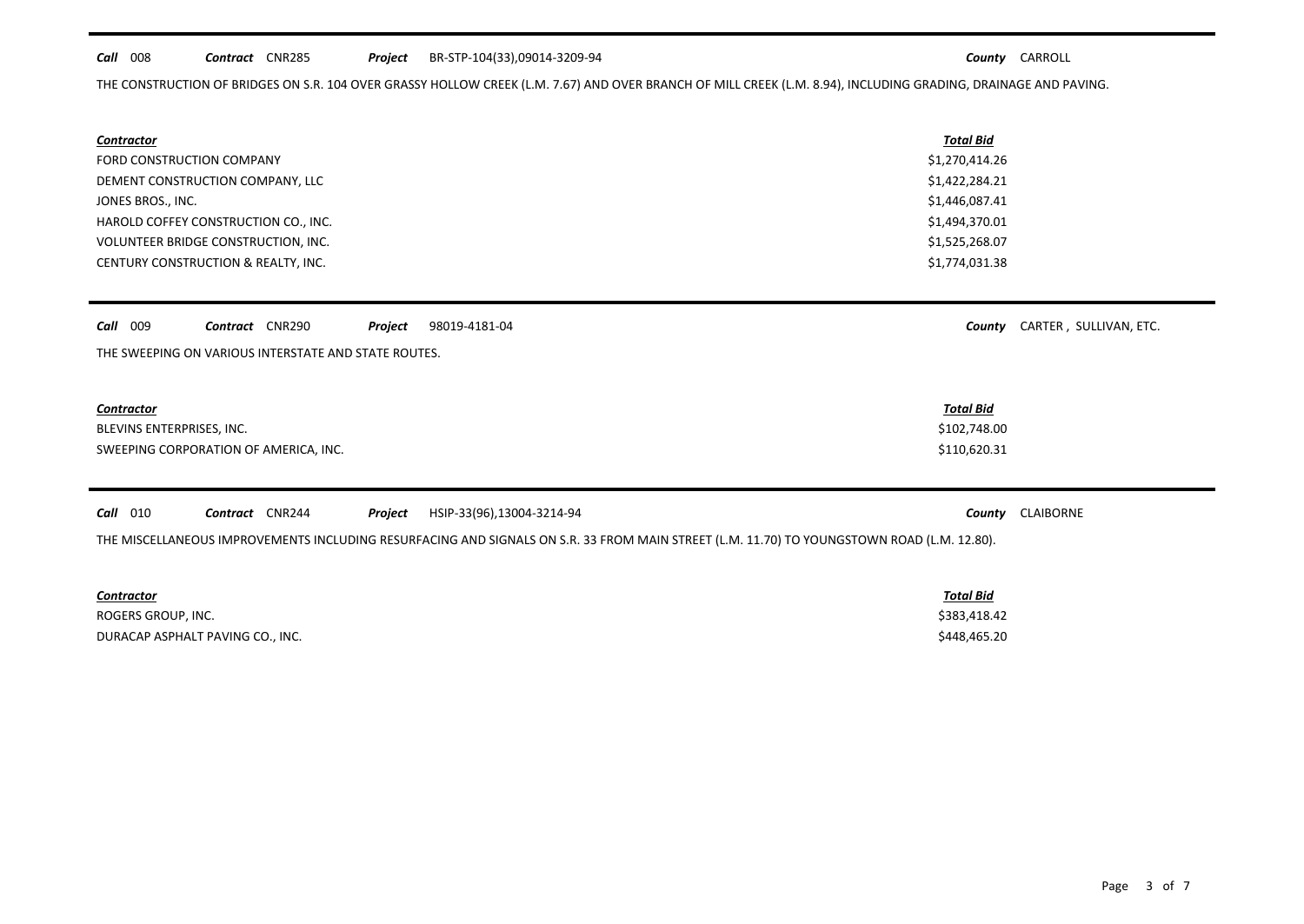# *Call* 011 *Contract* CNR284 *Project County* CLAY 14006-4231-04

THE REPAIR OF THE BRIDGE ON S.R. 53 OVER THE OBEY RIVER (L.M. 8.89).

| Contractor                                                                                                                               | <b>Total Bid</b> |                            |  |  |  |
|------------------------------------------------------------------------------------------------------------------------------------------|------------------|----------------------------|--|--|--|
| MID-STATE CONSTRUCTION COMPANY, INC.                                                                                                     | \$1,004,443.38   |                            |  |  |  |
| JAMISON CONSTRUCTION, LLC                                                                                                                | \$1,171,160.80   |                            |  |  |  |
| TWIN K CONSTRUCTION, INC.                                                                                                                | \$1,191,100.02   |                            |  |  |  |
| JONES BROS., INC.                                                                                                                        | \$1,494,591.90   |                            |  |  |  |
|                                                                                                                                          |                  |                            |  |  |  |
| $Call$ 012<br>Contract CNR307<br>19948-4206-04<br>Project                                                                                | County           | DAVIDSON                   |  |  |  |
| THE REPAIR OF NOISE WALLS ON I-65 AND S.R. 155 (BRILEY PARKWAY) AT VARIOUS LOCATIONS.                                                    |                  |                            |  |  |  |
|                                                                                                                                          |                  |                            |  |  |  |
| <b>Contractor</b>                                                                                                                        | <b>Total Bid</b> |                            |  |  |  |
| MID-STATE CONSTRUCTION COMPANY, INC.                                                                                                     | \$397,612.54     |                            |  |  |  |
| JONES BROS. CONTRACTORS, LLC                                                                                                             | \$416,234.75     |                            |  |  |  |
| $Call$ 013<br>Contract CNR293<br>Project<br>98302-4152-04,98302-4153-04                                                                  | County           | DAVIDSON, MONTGOMERY, ETC. |  |  |  |
| THE SWEEPING AND DRAIN CLEANING ON VARIOUS INTERSTATE AND STATE ROUTES.                                                                  |                  |                            |  |  |  |
|                                                                                                                                          |                  |                            |  |  |  |
| Contractor                                                                                                                               | <b>Total Bid</b> |                            |  |  |  |
| SWEEPING CORPORATION OF AMERICA, INC.                                                                                                    | \$918,651.98     |                            |  |  |  |
|                                                                                                                                          |                  |                            |  |  |  |
| $Call$ 014<br>Contract CNR288<br>Project<br>20945-4244-04                                                                                | County           | <b>DECATUR</b>             |  |  |  |
| THE REPAIR OF BRIDGES ON U.S. 641 (S.R. 69) OVER LICK CREEK (L.M. 36.56) AND ON U.S. 412 (S.R. 20) OVER THE TENNESSEE RIVER (L.M. 9.05). |                  |                            |  |  |  |
| <b>CONTRACT WITHDRAWN</b>                                                                                                                |                  |                            |  |  |  |
| <b>Contractor</b>                                                                                                                        | <b>Total Bid</b> |                            |  |  |  |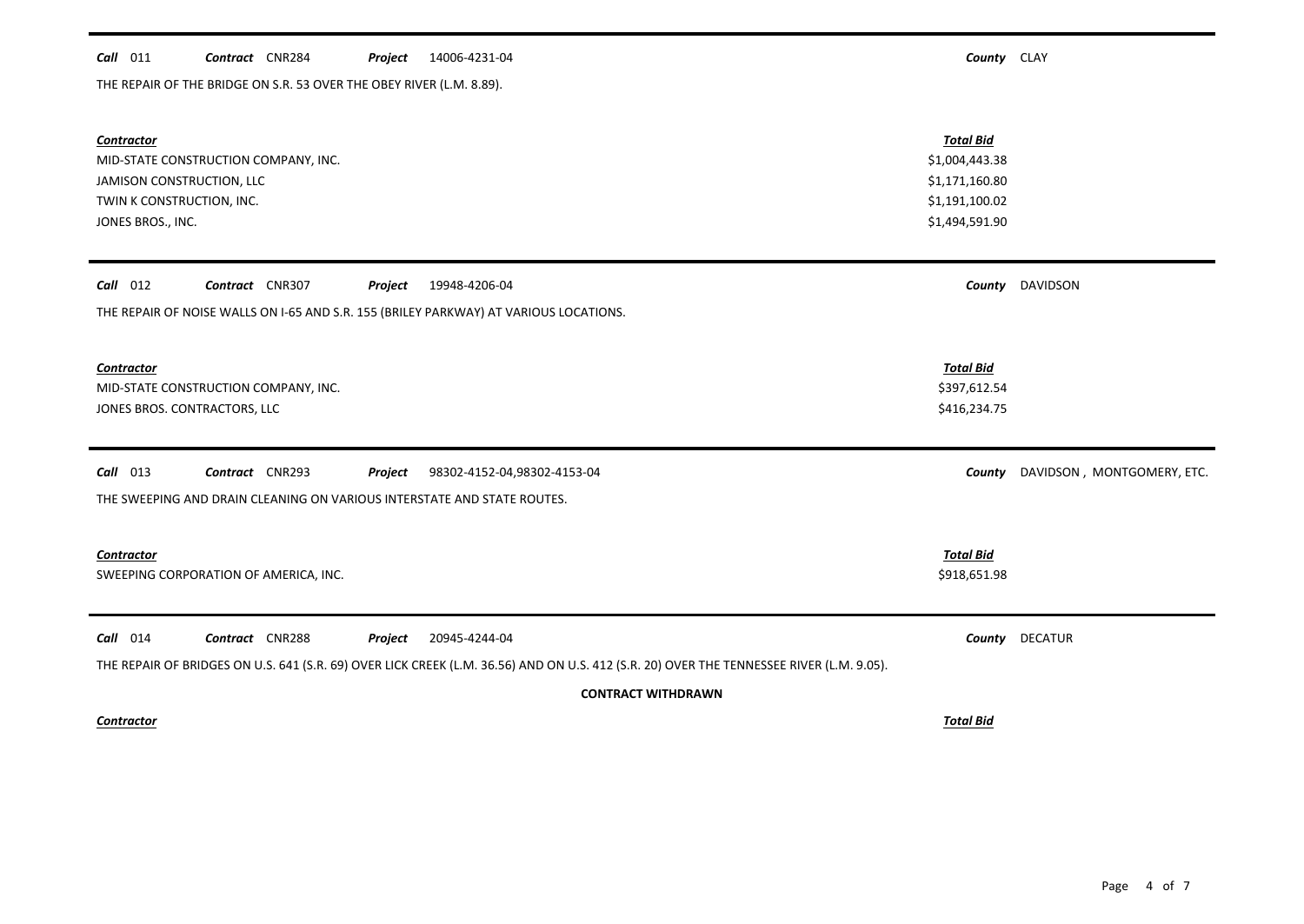### *Call* 015 *Contract* CNR297 *Project County* FAYETTE & SHELBY Project 79469-3110-04

THE INSTALLATION OF SIGNS ON I-269 (REDESIGNATED S.R. 385).

| <b>Contractor</b><br>SUPERIOR TRAFFIC CONTROL, INC.<br>TRI-STATE GUARDRAIL & SIGN CO., INC.<br>LU, INC.                                                                                                                          | <b>Total Bid</b><br>\$589,553.30<br>\$598,742.20<br>\$799,759.99                                           |                  |
|----------------------------------------------------------------------------------------------------------------------------------------------------------------------------------------------------------------------------------|------------------------------------------------------------------------------------------------------------|------------------|
| Call 016<br>Contract CNR295<br>Project<br>NH/CM-73(58),53012-3234-14,NH-73(35),53012-3233-14                                                                                                                                     | County                                                                                                     | LOUDON           |
| THE GRADING, DRAINAGE AND PAVING ON U.S. 321 (S.R. 73) FROM SIMPSON ROAD EAST (L.M. 5.90) TO NORTH OF U.S. 11 (S.R. 2) (L.M. 7.33) IN LENOIR CITY.                                                                               |                                                                                                            |                  |
| <b>Contractor</b><br>J & M GRADING DIVISION LLC<br>CHARLES BLALOCK & SONS, INC.<br>SOUTHERN CONSTRUCTORS, INC.                                                                                                                   | <b>Total Bid</b><br>\$12,751,276.05<br>\$14,487,961.70<br>\$16,659,961.64                                  |                  |
| $Call$ 017<br>Contract CNR079<br>62003-4223-04<br>Project<br>THE REPAIR OF BRIDGES ON U.S. 11 (S.R. 2) OVER SWEETWATER CREEK (L.M. 5.04) AND NORFOLK SOUTHERN RAILWAY (L.M. 5.16).                                               |                                                                                                            | County MONROE    |
| <b>Contractor</b><br>MID-STATE CONSTRUCTION COMPANY, INC.<br>SIMPSON CONSTRUCTION COMPANY, INC.<br>JAMISON CONSTRUCTION, LLC<br>SOUTHERN CONSTRUCTORS, INC.<br>JONES BROS., INC.                                                 | <b>Total Bid</b><br>\$1,258,572.54<br>\$1,520,208.60<br>\$1,584,758.45<br>\$1,653,174.75<br>\$1,665,741.44 |                  |
| Call 018<br>Contract CNR274<br>STP-65(10),74010-3231-14<br>Project<br>THE GRADING, DRAINAGE, SIGNALS AND PAVING ON U.S. 431 (S.R. 65) FROM OLD HIGHWAY 431 (L.M. 2.10) TO WALLING ROAD (L.M. 5.41).<br><b>CONTRACT WITHDRAWN</b> | County                                                                                                     | <b>ROBERTSON</b> |
| <b>Contractor</b>                                                                                                                                                                                                                | <b>Total Bid</b>                                                                                           |                  |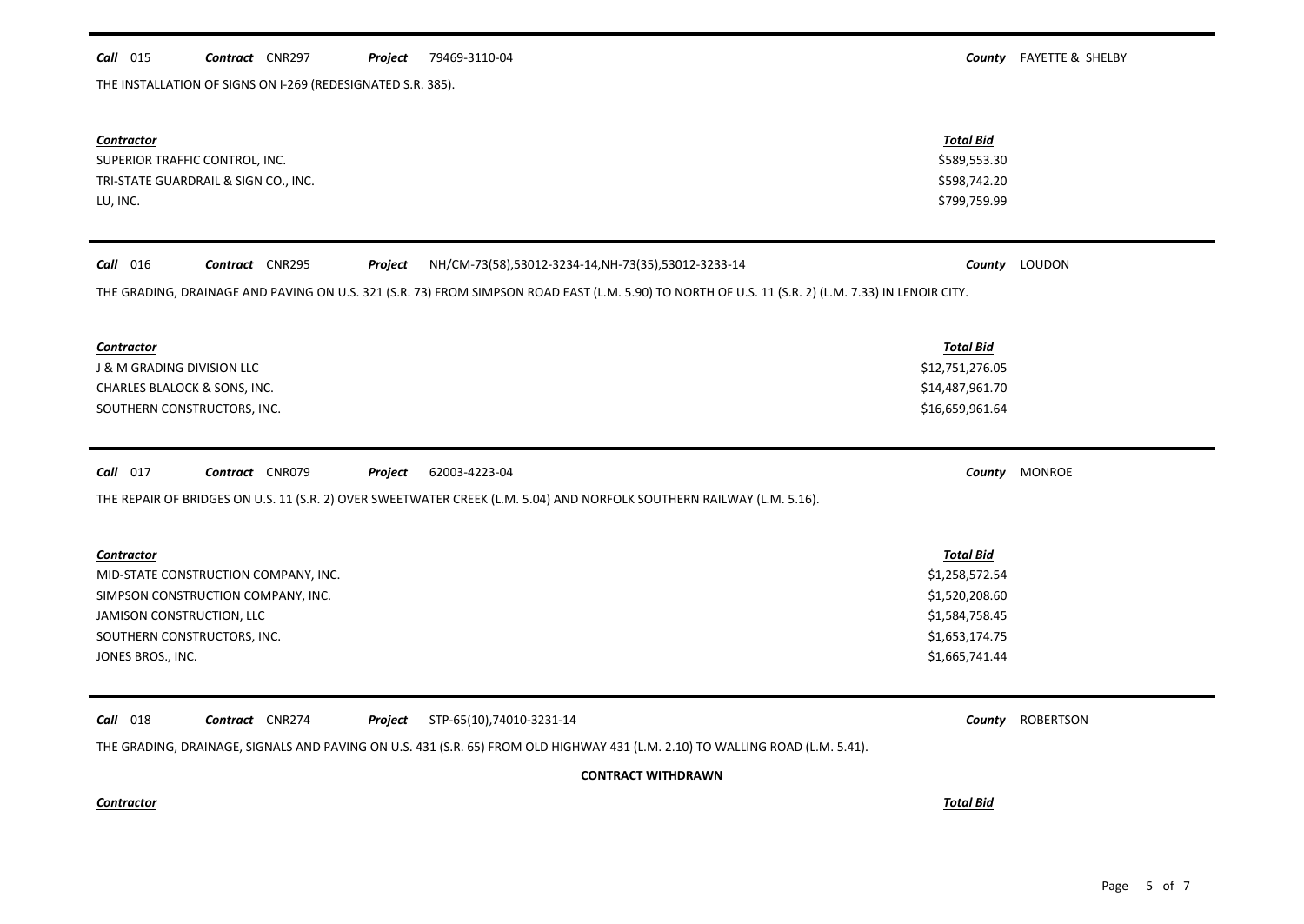## *Call* 019 *Contract* CNR280 *Project County* RUTHERFORD NH-96(48),75009-3238-14

THE GRADING, DRAINAGE, CONSTRUCTION OF A CONCRETE I-BEAM BRIDGE, SIGNALS AND PAVING ON S.R. 96 FROM VETERANS PARKWAY (L.M. 6.08) TO EAST OF OVERALL CREEK (L.M. 6.42).

| <b>Contractor</b>                                                                                                                                          | <b>Total Bid</b>                                                     |        |  |
|------------------------------------------------------------------------------------------------------------------------------------------------------------|----------------------------------------------------------------------|--------|--|
| BROWN BUILDERS, INC.                                                                                                                                       | \$4,781,654.40                                                       |        |  |
| JONES BROS. CONTRACTORS, LLC                                                                                                                               | \$5,246,654.12<br>\$5,312,263.13<br>\$5,351,837.61<br>\$5,467,970.70 |        |  |
| BELL & ASSOCIATES CONSTRUCTION, L.P.                                                                                                                       |                                                                      |        |  |
| DEMENT CONSTRUCTION COMPANY, LLC                                                                                                                           |                                                                      |        |  |
| TWIN K CONSTRUCTION, INC.                                                                                                                                  |                                                                      |        |  |
| ROGERS GROUP, INC.                                                                                                                                         | \$5,574,659.34                                                       |        |  |
| SUPERIOR CONST CO SE, LLC                                                                                                                                  | \$6,305,541.16                                                       |        |  |
|                                                                                                                                                            |                                                                      |        |  |
| <b>Call</b> 020<br>Contract CNR259<br>HPP/NH-71(16),78008-3260-14<br>Project                                                                               | County                                                               | SEVIER |  |
| THE GRADING, DRAINAGE, RETAINING WALLS, SIGNALS AND PAVING ON U.S. 441 (S.R. 71) FROM U.S. 411 (S.R. 35/S.R. 338) (L.M. 28.79) TO MACON LANE (L.M. 29.97). |                                                                      |        |  |
|                                                                                                                                                            |                                                                      |        |  |
|                                                                                                                                                            |                                                                      |        |  |
| <b>Contractor</b>                                                                                                                                          | <b>Total Bid</b>                                                     |        |  |
| CHARLES BLALOCK & SONS, INC.                                                                                                                               | \$12,889,769.71                                                      |        |  |
|                                                                                                                                                            |                                                                      |        |  |
| <b>Call</b> 021<br>Contract CNR008<br>HSIP-803(4),79946-3598-94<br>Project                                                                                 | County                                                               | SHELBY |  |
| THE MISCELLANEOUS SAFETY IMPROVEMENTS ON RALEIGH MILLINGTON ROAD AT THE INTERSECTION OF NEW ALLEN ROAD IN MEMPHIS, INCLUDING GRADING, DRAINAGE AND PAVING. |                                                                      |        |  |
|                                                                                                                                                            |                                                                      |        |  |
|                                                                                                                                                            |                                                                      |        |  |
| <b>Contractor</b>                                                                                                                                          | <b>Total Bid</b>                                                     |        |  |
| STANDARD CONSTRUCTION COMPANY, INC.                                                                                                                        | \$217,852.95                                                         |        |  |
|                                                                                                                                                            |                                                                      |        |  |
| <b>Call</b> 022<br>Contract CNR289<br>79947-4134-04<br>Project                                                                                             | County                                                               | SHELBY |  |
| THE REPAIR OF BRIDGES ON EASTMORELAND AVENUE OVER I-240 (L.M. 0.36) AND ON U.S. 51 (S.R. 3) OVER THE WOLF RIVER (L.M. 15.25).                              |                                                                      |        |  |
|                                                                                                                                                            |                                                                      |        |  |
|                                                                                                                                                            |                                                                      |        |  |
| Contractor                                                                                                                                                 | <b>Total Bid</b>                                                     |        |  |

DEMENT CONSTRUCTION COMPANY, LLC  $$1,470,576.50$ BELL & ASSOCIATES CONSTRUCTION, L.P. 61,545,296.50

 $\blacksquare$